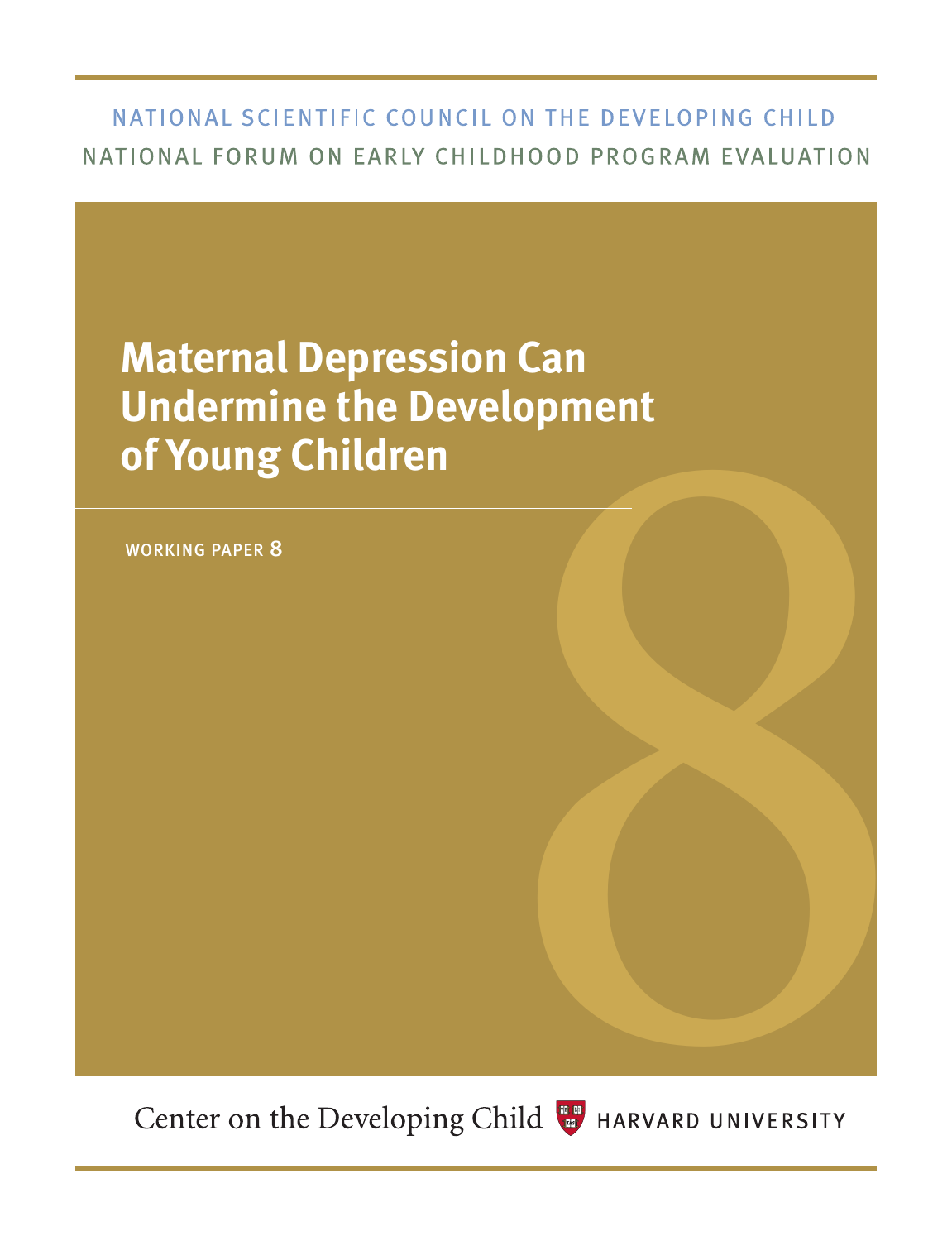## **national forum on early childhood program evaluation**

#### **FORUM members**

#### **Jack P. Shonkoff, M.D., Co-Chair**

**Greg J. Duncan, Ph.D., Co-Chair**

University of California, Irvine

**Bernard Guyer, M.D., M.P.H.**

of Education

Julius B. Richmond FAMRI Professor of Child Health and Development, Harvard School of Public Health and Harvard Graduate School of Education; Professor of Pediatrics, Harvard Medical School and Children's Hospital Boston; Director, Center on the Developing Child, Harvard University

Distinguished Professor, Department of Education,

**Hirokazu Yoshikawa, Ph.D., Science Director** Professor of Education, Harvard Graduate School

Zanvyl Kreiger Professor of Children's Health, Johns Hopkins Bloomberg School of Public Health

## **funding support for the forum and council**

**The Birth to Five Policy Alliance**

**The Buffett Early Childhood Fund**

**The Norlien Foundation**

**An Anonymous Donor**

#### **Katherine Magnuson, Ph.D.** Assistant Professor, School of Social Work, University of

Wisconsin, Madison

## **Deborah Phillips, Ph.D.**

Professor of Psychology and Associated Faculty, Public Policy Institute; Co-Director, Research Center on Children in the U.S., Georgetown University

## **contributing members**

#### **Jeanne Brooks-Gunn, Ph.D.**

Virginia and Leonard Marx Professor of Child Development and Education, Teachers College and the College of Physicians and Surgeons; Co-Director, National Center for Children and Families; Co-Director, Institute for Child and Family Policy, Columbia University

#### **Helen Raikes, Ph.D.**

Professor, Family and Consumer Sciences, University of Nebraska-Lincoln

## **national scientific council on the developing child**

#### **council members**

## **Jack P. Shonkoff, M.D., Chair**

Julius B. Richmond FAMRI Professor of Child Health and Development, Harvard School of Public Health and Harvard Graduate School of Education; Professor of Pediatrics, Harvard Medical School and Children's Hospital Boston; Director, Center on the Developing Child, Harvard University

#### **Pat Levitt, Ph.D., Science Director**

Director, Zilkha Neurogenetic Institute; Provost Professor of Neuroscience, Psychiatry & Pharmacy; Chair, Department of Cell and Neurobiology, Keck School of Medicine, University of Southern California

#### **W. Thomas Boyce, M.D.**

Sunny Hill Health Centre/BC Leadership Chair in Child Development; Professor, Graduate Studies and Medicine, University of British Columbia, Vancouver

**Judy Cameron, Ph.D.** Professor of Psychiatry, University of Pittsburgh

#### **Greg J. Duncan, Ph.D.**

Distinguished Professor, Department of Education, University of California, Irvine

#### **Nathan A. Fox, Ph.D.**

Distinguished University Professor; Director, Child Development Laboratory, University of Maryland College Park

#### **Megan Gunnar, Ph.D.**

Regents Professor and Distinguished McKnight University Professor, Institute of Child Development, University of Minnesota

#### **Linda C. Mayes, M.D.**

Arnold Gesell Professor of Child Psychiatry, Pediatrics, and Psychology, Yale Child Study Center; Special Advisor to the Dean, Yale School of Medicine

#### **Bruce S. McEwen, Ph.D.**

Alfred E. Mirsky Professor; Head, Harold and Margaret Milliken Hatch Laboratory of Neuroendocrinology, The Rockefeller University

#### **Charles A. Nelson III, Ph.D.**

Richard David Scott Chair in Pediatric Developmental Medicine Research, Children's Hospital Boston; Professor of Pediatrics and Neuroscience, Harvard Medical School

**Ross Thompson, Ph.D.** Professor of Psychology, University of California, Davis

#### **contributing members**

**Susan Nall Bales** President, FrameWorks Institute

#### **William Greenough, Ph.D.**

Swanlund Professor of Psychology, Psychiatry, and Cell and Developmental Biology; Director, Center for Advanced Study at University of Illinois, Urbana-Champaign

#### **Eric Knudsen, Ph.D.**

Edward C. and Amy H. Sewall Professor of Neurobiology, Stanford University School of Medicine

#### **Deborah Phillips, Ph.D.**

Professor of Psychology and Associated Faculty, Public Policy Institute; Co-Director, Research Center on Children in the U.S., Georgetown University

#### **Arthur J. Rolnick, Ph.D.**

Senior Vice President and Director of Research, Federal Reserve Bank of Minneapolis

Please note: The content of this paper is the sole responsibility of the authors and does not necessarily represent the opinions of the funders or partners.

Suggested citation: Center on the Developing Child at Harvard University (2009). *Maternal Depression Can Undermine the Development of Young Children: Working Paper No. 8*. http://www.developingchild.harvard.edu

The authors gratefully acknowledge the contributions of Hilary Shager, doctoral candidate, University of Wisconsin.

© December 2009, Center on the Developing Child at Harvard University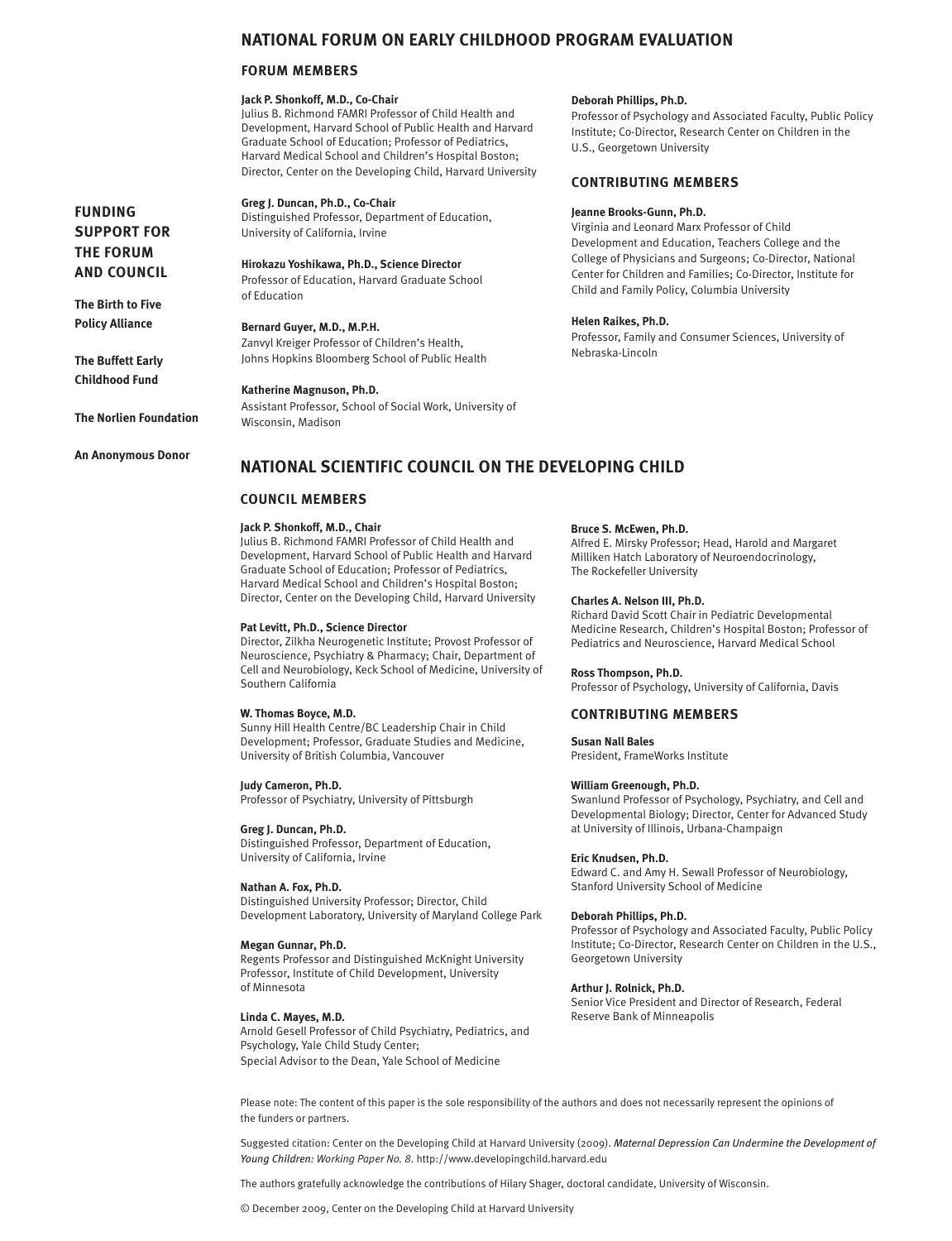## **The Issue**

serious depression in parents and caregivers can affect far more than the adults who are ill. It also influences the well-being of the children in their care. Because chronic and severe maternal depression has potentially far-reaching harmful effects on families and children, its widespread occurrence can undermine the future prosperity and well-being of society as a whole. When children grow up in an environment of mental illness, the development of their brains may be seriously weakened, with implications for their ability to learn as well as for their own later physical and mental health. When interventions are not available to ensure mothers' well-being and children's healthy development, the missed opportunities can be substantial.

Healthy development depends on the interactive influences of genes and experiences, which shape the architecture of the developing brain. The active ingredient of those experiences can be described as mutual responsiveness or the "serve and return" of young children's interactions with adult caregivers.<sup>1</sup> For example, when an infant babbles and an adult responds appropriately with attention, gestures, or speech, this builds and strengthens connections in the child's brain that support the development of communication and social skills. When caregivers are sensitive and responsive to a young child's signals, they provide an environment rich in serve and return experiences, like a good game of tennis or Ping-Pong. However, if depression interferes with the caregiver's ability to regularly provide such experiences, these connections in the child's brain may not form as they should. The difference between a child who grows up in a responsive environment and one who does not can be the difference between the development of strong or weak brain architecture, which serves as a foundation for the learning, behavior, and health that follow.

Maternal depression is particularly worrisome because of its prevalence. An estimated 10 to 20 percent of mothers will be depressed at some time during their lives.<sup>2,3,4,5</sup> About one in eleven infants will experience their mothers' major depression in their first year of life, and the rates are even higher for mothers with previous histories of depression or those

experiencing other stressors, such as financial hardship or social isolation.<sup>6,7</sup> Depression and depressive symptoms are particularly common in disadvantaged populations. Recent data indicate that, in households below the federal poverty threshold, one in four mothers of infants is experiencing moderate-to-severe levels

**Because chronic and severe maternal depression has potentially far-reaching harmful effects on families and children, its widespread occurrence can undermine the future prosperity and well-being of society as a whole.**

of depressive symptoms. (See graph, page 2.)

Although it is all the same underlying disorder, mothers' *experiences* of depression may differ in timing, severity, and duration.<sup>8,9</sup> For a substantial proportion of mothers, depression comes in spells that may last just a few months; but, for others, depression is more chronic.<sup>9,10,11</sup> Some mothers may experience depression primarily during their children's infant and toddler years; others endure depression that is prolonged or recurs over many years of a child's life.10,12,13 Although the greatest cause for concern arises when depression begins early and is long-lasting and severe, poor developmental outcomes have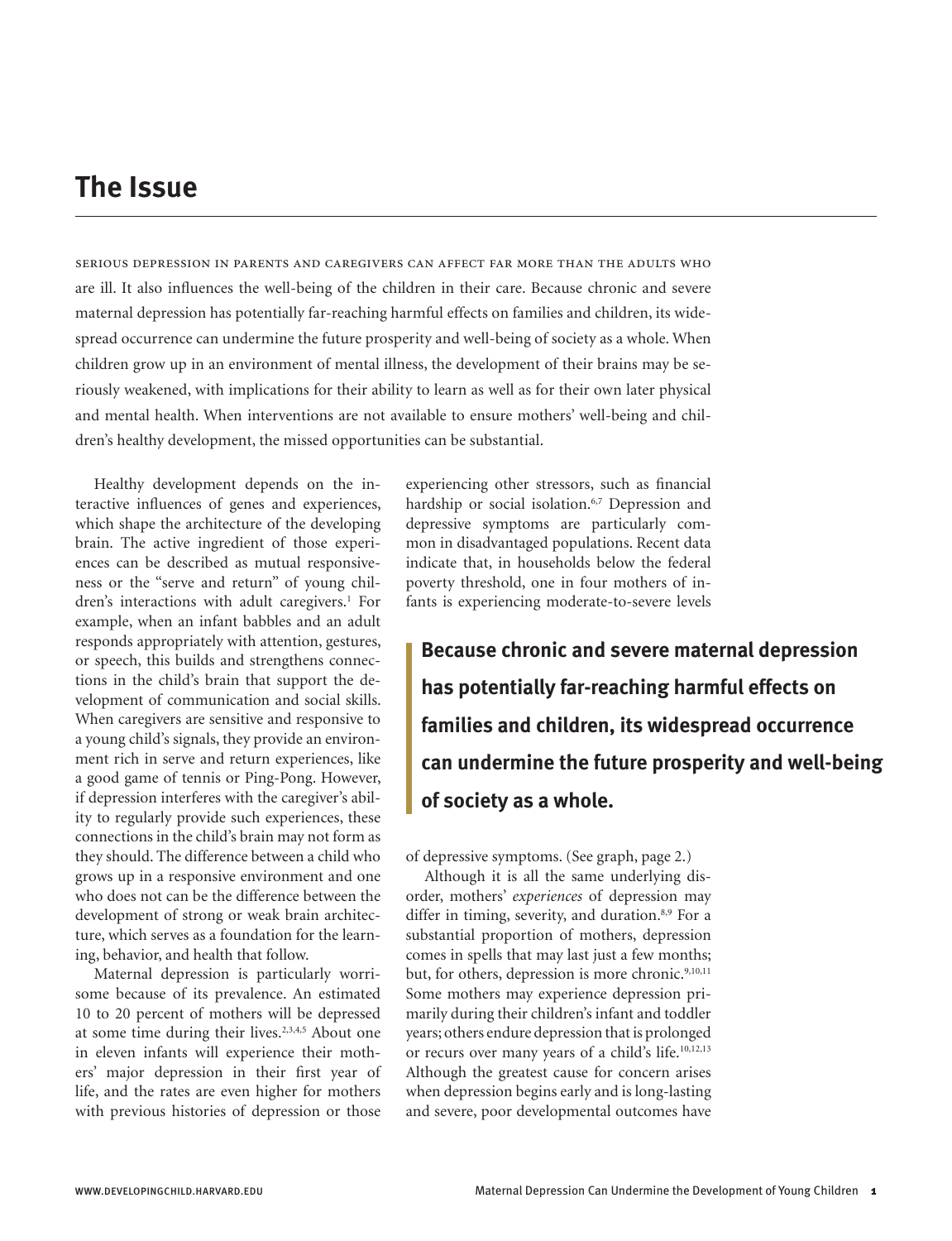**Despite the frequency of depression among new mothers, large numbers of affected individuals may not be identified as having a treatable condition, and only 15 percent obtain professional care.**

> been documented for children of mothers with declining or low levels of depression, as well. $12,14$

> Despite the frequency of depression among new mothers, large numbers of affected individuals may not be identified as having a treatable condition, and only 15 percent obtain professional care.15 Just as it is essential to treat

children's emotional and behavioral problems within the context of their families,  $16$  it is equally essential for treatments and programs aimed at improving maternal depression and depressive symptoms to consider, treat, and measure their impact on the children. Although depression in fathers or other important caregivers (such as grandparents) also deserves further attention, the effects on children's development are rarely studied, and the research is far less conclusive.<sup>4</sup>

It is not normal for women to suffer major depression after having a baby. Major depression is very different from (but sometimes confused with) the emotional swings experienced by many mothers shortly after childbirth.17 Characterized by a low mood and loss of interest in usually enjoyable activities, depressive symptoms include difficulty sleeping and

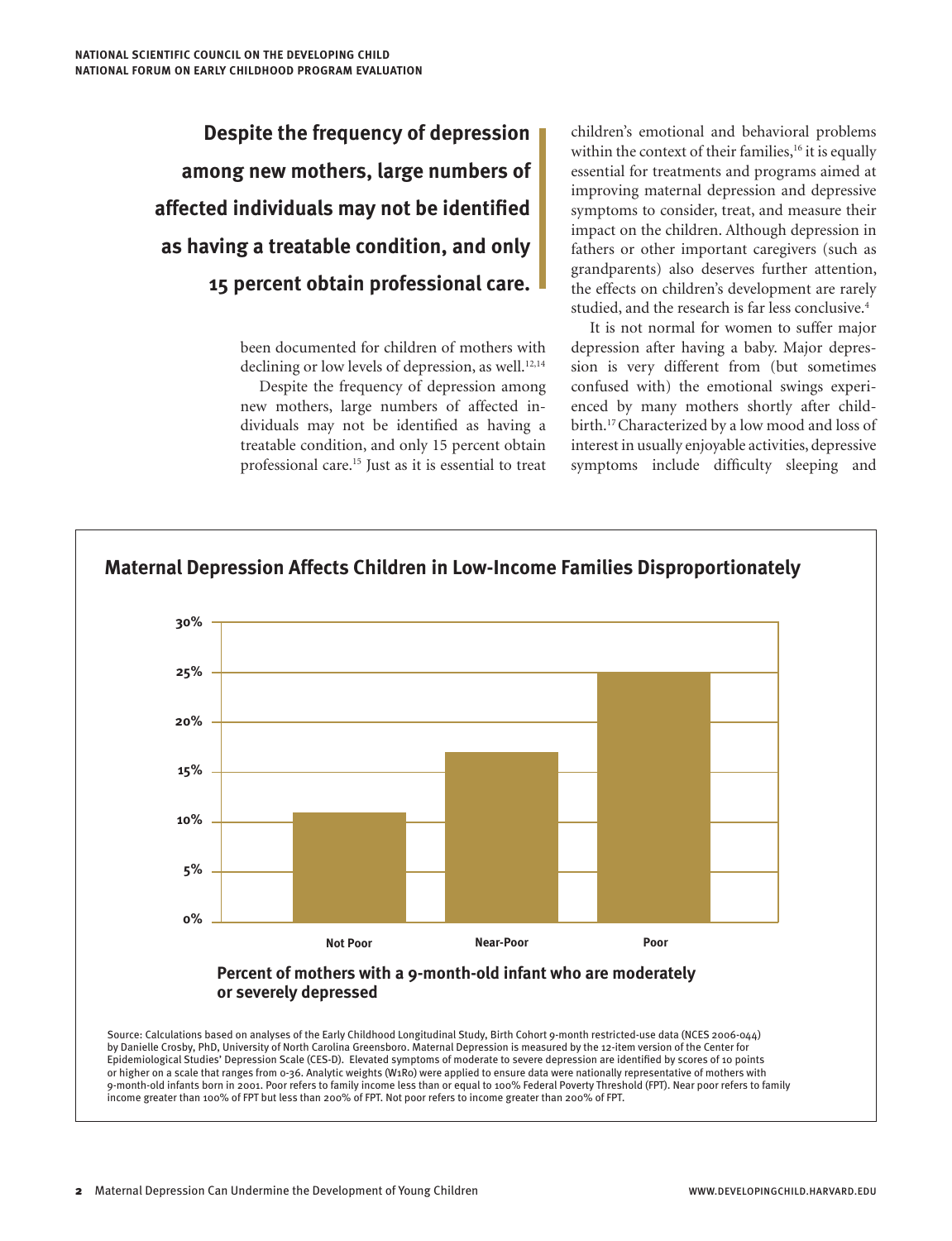concentrating, loss of appetite, feelings of worthlessness or guilt, and low energy. In the face of major clinical depression, the drive, energy, and enjoyment needed to build and maintain positive family relationships recedes.<sup>4</sup> Especially when combined with other, related adversities, deep depression is debilitating, making it difficult for mothers to effectively carry out requisite caregiving tasks and responsibilities and to build and maintain nurturing relationships with their children. This may explain why, when raised by a chronically depressed mother, children perform lower, on average, on cognitive, emotional, and behavioral assessments than children of nondepressed caregivers, and they are at risk for later mental health problems, social adjustment difficulties, and difficulties in school.<sup>18</sup> Such patterns may also forecast difficulties in adult life across a variety of important domains, including employment and health.

As the magnitude and societal consequences of this problem have become better understood, increasing numbers of clinicians and policymakers have begun to realize that it

is unacceptable to ignore what science tells us and have made the prevention and treatment of maternal depression an important goal. In

**Children who experience maternal depression early in life may suffer lasting effects on their brain architecture and persistent disruptions of their stress response systems.**

order to maximize the impact of such investments on the well-being of children as well as mothers, it's important for policymakers to start from a common understanding of what we know—and what we don't know—about the effects of maternal depression on children as well as the effectiveness of programs designed to treat or prevent this serious condition.

# **What Neuroscience and Developmental Research Tell Us**

**Chronic depression can manifest itself in two types of problematic parenting patterns that disrupt the "serve and return" interaction that is essential for healthy brain development: hostile or intrusive, and disengaged or withdrawn.19** When parents are hostile and/or intrusive, it is as if the parent is "serving" the ball in ways that make it difficult for the child to "return." Conversely, if a parent is withdrawn or disengaged, the child may serve the ball, but the parent doesn't return it. In both cases, depressed mothers are less likely to respond to their infants' cues (i.e., vocalizations and actions) or to engage with their infants and young children in positive, harmonious interactions.<sup>20,21</sup> When caregivers are hostile or withdrawn for prolonged periods of time, the game of serve and return falls apart, and the architecture of the developing brain may be affected adversely. Such patterns are particularly worrisome because, once negative parent-child interactions are established, they may persist even after a mother's depression has improved

and may make the child more likely to have negative interactions with other important adults, as well.22,23 When infants and young children interact with a hostile, irritable caregiver, this creates feelings of fear and anxiety in the child, which may result in the increased production of potentially harmful stress chemicals.24 Such a recurring physiological reaction can affect brain development, interfere with young children's ability to learn, and increase the risk of emotional disorders<sup>25</sup>

**Children who experience maternal depression early in life may experience lasting effects on their brain architecture and persistent disruptions of their stress response systems.** Studies of children of depressed mothers show patterns of brain activity (as observed on an electroencephalogram, or EEG) that are similar to those found in adults with depression.<sup>26</sup> These patterns are more pervasive when the mother is both depressed and withdrawn from her infant<sup>27</sup>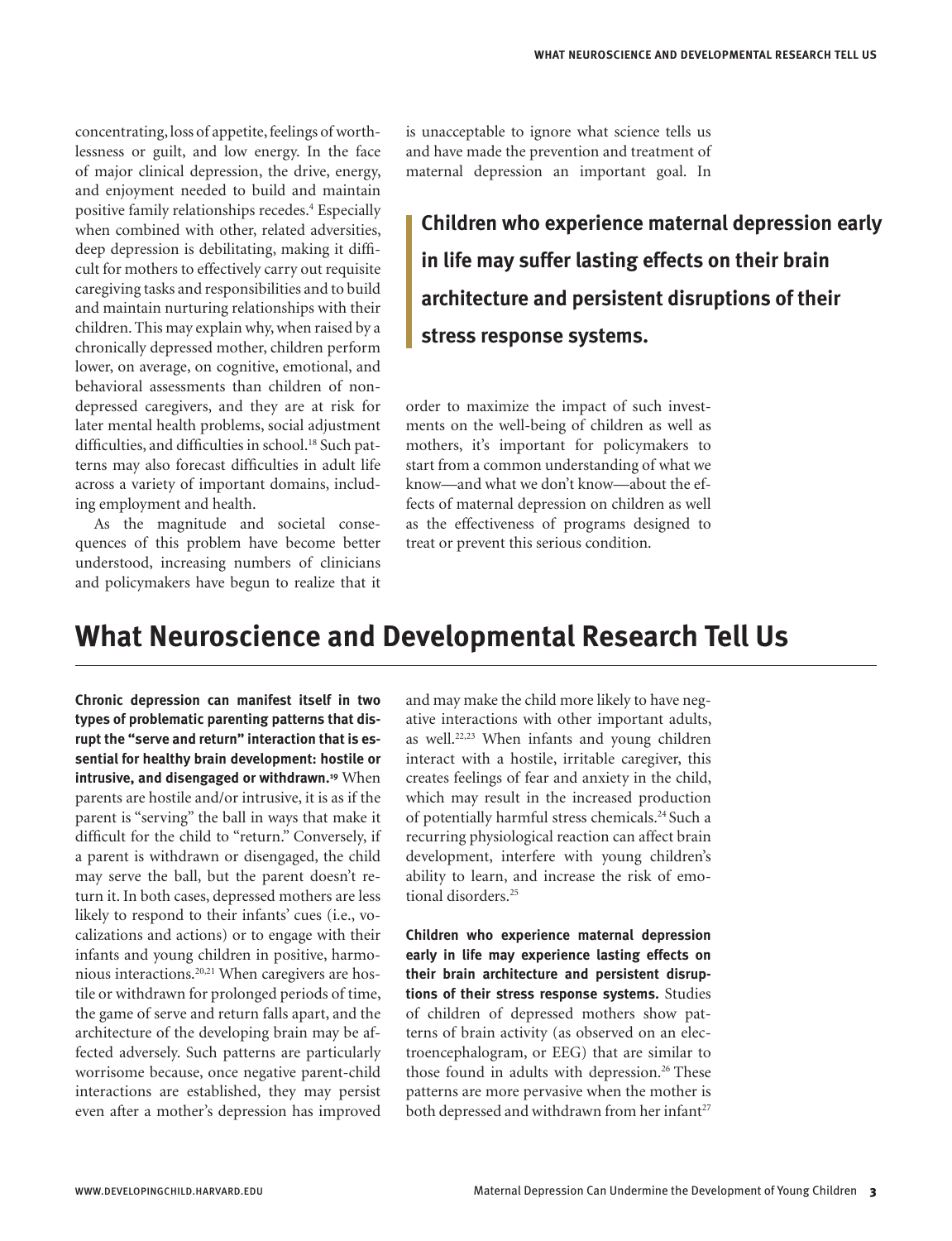and when deep depression occurs during the child's second and third year, the time at which the brain systems that generate the depressionassociated pattern of brain waves are developing rapidly.24 Living with a depressed mother may also shape the development of a child's stress biology.28 Indeed, there is increasing evidence that effects on stress response systems are one mechanism linking maternal depression to the child's

# **Depressed women produce higher levels of stress chemicals during pregnancy, which reduce fetal growth and are associated with an increased risk for premature labor.**

own risk of developing depression and other emotional disorders.<sup>29,30</sup> When mothers are depressed, both early in a child's life and later, their children tend to produce higher and more fluctuating levels of stress chemicals such as cortisol.<sup>31,32</sup> Chronic maternal depression over many years of a child's life also predicts cardiovascular patterns suggestive of emergent hypertension in childhood and abnormal stress chemical patterns in response to laboratory testing.<sup>29</sup>

**Maternal depression may begin to affect brain development in the fetus before birth.** Depressed women produce higher levels of stress chemicals during pregnancy, which reduce fetal growth and are associated with an increased risk for premature labor.<sup>33</sup> Depressive symptoms in an expectant mother also have been shown to be associated with altered immune functioning in her baby after birth.<sup>34</sup> Even more striking, recent research has found that prenatal depression can be linked to the silencing of a gene that controls the over-production of stress chemicals.35 Thus, by the time of birth, the infant of a seriously depressed mother may have sustained effects on his or her stress response and immune systems that make the child even more vulnerable than average to irritable, intrusive, or withdrawn maternal care.

**Depression often occurs in the context of other family adversities, which makes it challenging to treat successfully.** When mothers have good social supports, adequate income, and environments free of stress and conflict, they are better able to provide the developmentally appropriate interactions that their children need. However, depression often coincides with a constellation of other adversities that may further undermine child development. For example, mothers experiencing depression are often also young, socially isolated, economically or educationally disadvantaged, and burdened by more family conflict and stressful life events than mothers who are not depressed.<sup>11,36</sup> Mothers who experience deep or chronic depression are also more likely to have experienced intimate partner violence, $37$  to be in poorer health, and to have problems with anxiety or substance abuse.<sup>4</sup> Indeed, evidence suggests that 75 percent of adults diagnosed with major depression have at least one other mental health diagnosis.<sup>38</sup> When maternal depression co-occurs with other serious adversities, not only are standard treatments less likely to be successful in reducing depressive symptoms, but the children are at even greater risk for poor outcomes, as these related risk factors also reduce the likelihood that they will experience environments that foster healthy development.4,39

# **What Program Evaluation Research Tells Us**

given the potential negative consequences of depression for both mothers and their children, a variety of interventions has been designed to prevent and treat it as well as to buffer children from its harmful effects. By intervening early, before these effects can accrue, we increase the likelihood that children of depressed mothers will grow into healthy, capable, fully contributing members of society.

Although a few studies address the more general treatment of maternal depression, much of the research on prevention is focused on the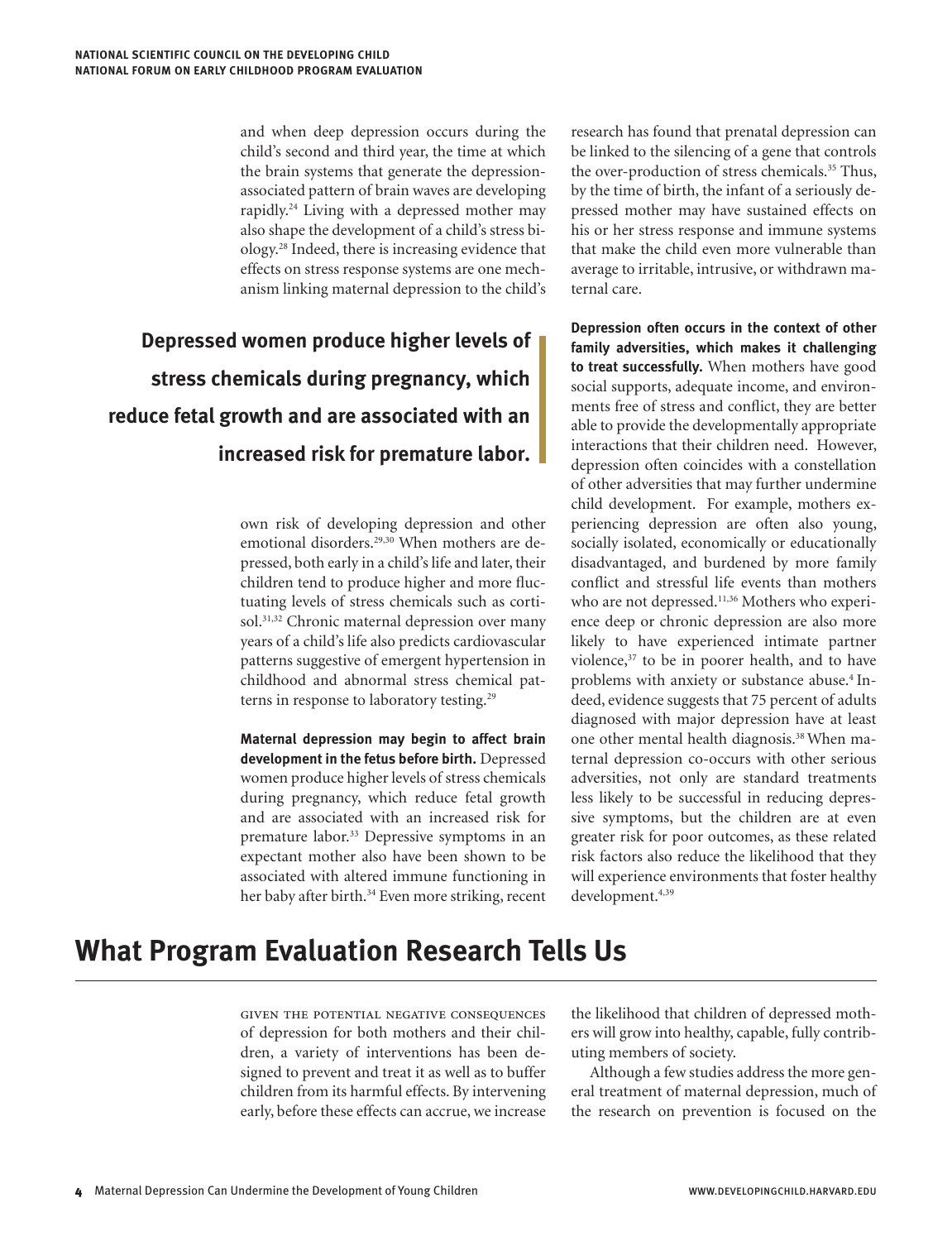specific condition of postpartum depression (PPD). Interventions that have been employed differ as to whether they take a biological approach, such as the prescription of antidepressant medications, or a psychosocial approach grounded in therapeutic and psycho-educational strategies. In cases of PPD, the use of medication for preventive purposes has been limited because of concerns about the potentially harmful effects of antidepressants that can pass directly into the fetus through the placenta or into the infant through breast milk.<sup>40</sup> Alternatively, the range of psychosocial interventions that have been employed includes strategies directed either solely to mothers or to the motherchild dyad.

**Intensive intervention efforts that focus specifically on mother-child interactions have shown promising results in several recent studies.** One program of weekly toddler-parent **By intervening early, we increase the likelihood that children of depressed mothers will grow into healthy, capable, fully contributing members of society.**

psychotherapy that lasted over a year produced improved cognitive development among children of depressed mothers.46 Another successful intervention targeted young, economically disadvantaged mothers of infants and provided a comprehensive set of daily supports, including education opportunities for the mothers, massage therapy for both mothers and infants, and mother-infant interaction coaching.47 Several recent studies have shown improvements in important dimensions of mother-child

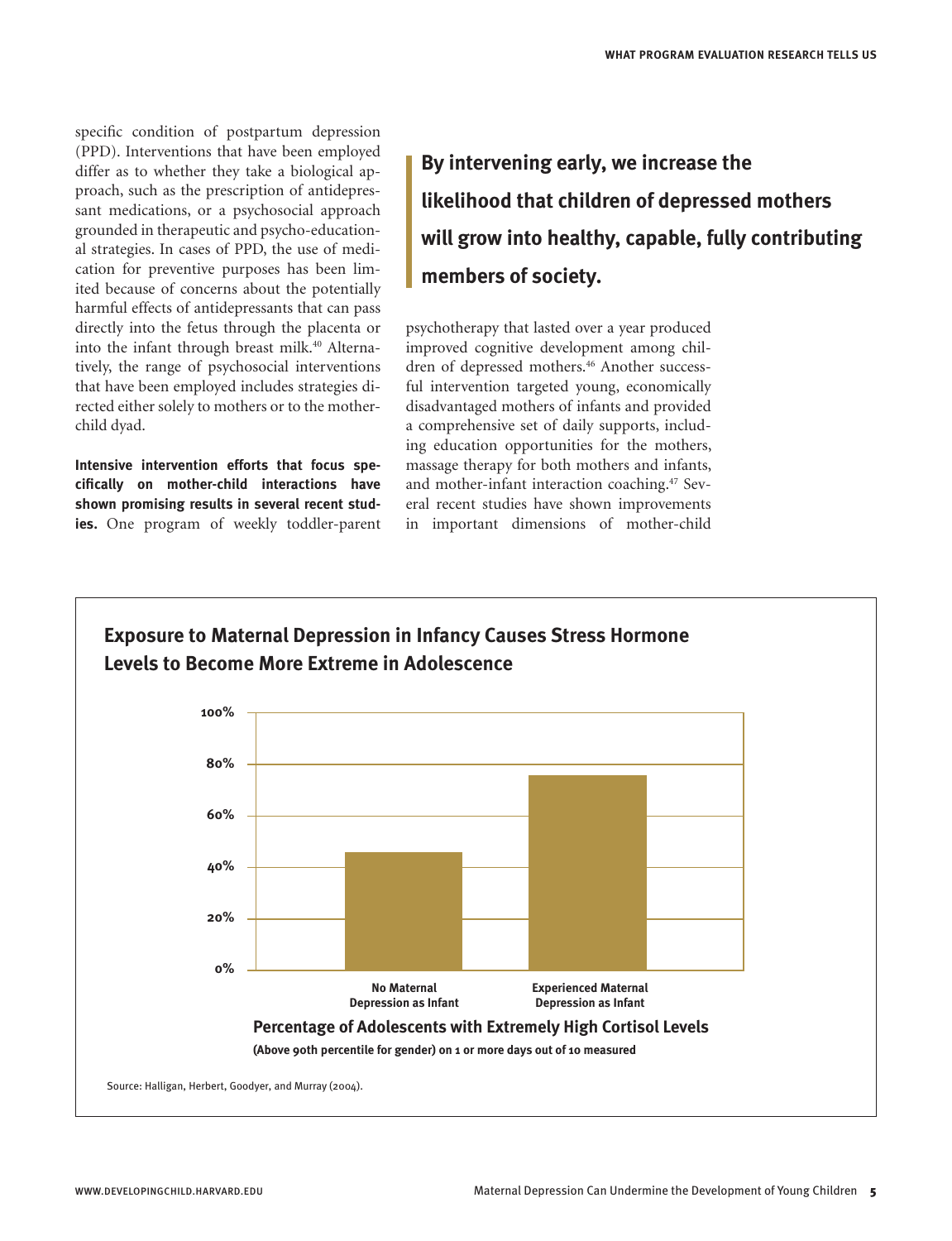interaction.40,48 Collectively, these examples demonstrate that intensive, well-designed interventions for depressed mothers and their children can improve both parenting behaviors in the mothers and developmental outcomes in the children. What these studies cannot tease

**Interventions with families and older children also provide suggestive evidence that programs that explicitly promote positive parenting practices among depressed parents may have benefits for children and families.**

> apart, however, is whether the key ingredient in the program's success was its focus on the mother-child dyad or the intensity of the treatment. Nevertheless, interventions with families and older children also provide suggestive evidence that programs that explicitly promote positive parenting practices among depressed parents may have benefits for children and families.<sup>4,49</sup> Yet, the high cost of intensive interventions and the fact that most studies have been conducted on relatively small samples present serious challenges to the task of replicating successful models and taking them to scale.

> **Research indicates that various combinations of psychotherapy and educational treatments that are focused exclusively on adults can be effective in reducing depressive symptoms in mothers but appear to have limited impacts on the development of their young children.**41,42,43,44 A few good studies of therapeutic interventions

have demonstrated reductions in maternal depression after treatment, but no differences were documented in long-term child outcomes, such as cognitive functioning and behavior. These findings have led several researchers to argue that therapies should not only treat the mother but should also focus on the motherchild relationship.45

**Successful efforts to prevent maternal depression before it develops have thus far been more elusive than effective treatments.** Several models of educational and psychological interventions to prevent postpartum depression have shown promise.41,50,51 These programs are diverse in terms of when services are initiated, how and by whom services are delivered, and the likelihood of depression in the population they serve. Most of these prevention programs, however, are short-term, often delivered through a small number of individual or group educational sessions or psychotherapy, midwife care, or home visits. The documented success of a program in which poor women participated in four prenatal sessions of group psychotherapy suggests that preventing PPD may be possible.52 Yet, the small, voluntary, and select nature of the sample, as well as the lack of child outcome measures, indicate that more research is necessary. Biological approaches to preventing PPD also have been studied, but successful results are rare, 41,53 and, as noted previously, biological prevention approaches are often not well received by mothers because of concerns about the pass-through effects of medication on fetuses or infants. The extent to which maternal depression often coexists with other mental health problems (e.g., anxiety disorders or substance abuse) further complicates the challenge of designing effective prevention programs.

# **Correcting Common Misconceptions**

**Contrary to popular belief, professional treatment is needed to help mothers overcome major depression.** Although many mothers experience emotional adjustments and mood swings in the immediate period following childbirth—sometimes known as the "baby blues"—this is very different from major depression, which is much more severe and can be long-lasting.<sup>17</sup> Major depression should be understood as a serious medical condition that affects brain functioning and typically limits one's ability to carry out everyday activities. Mothers of infants are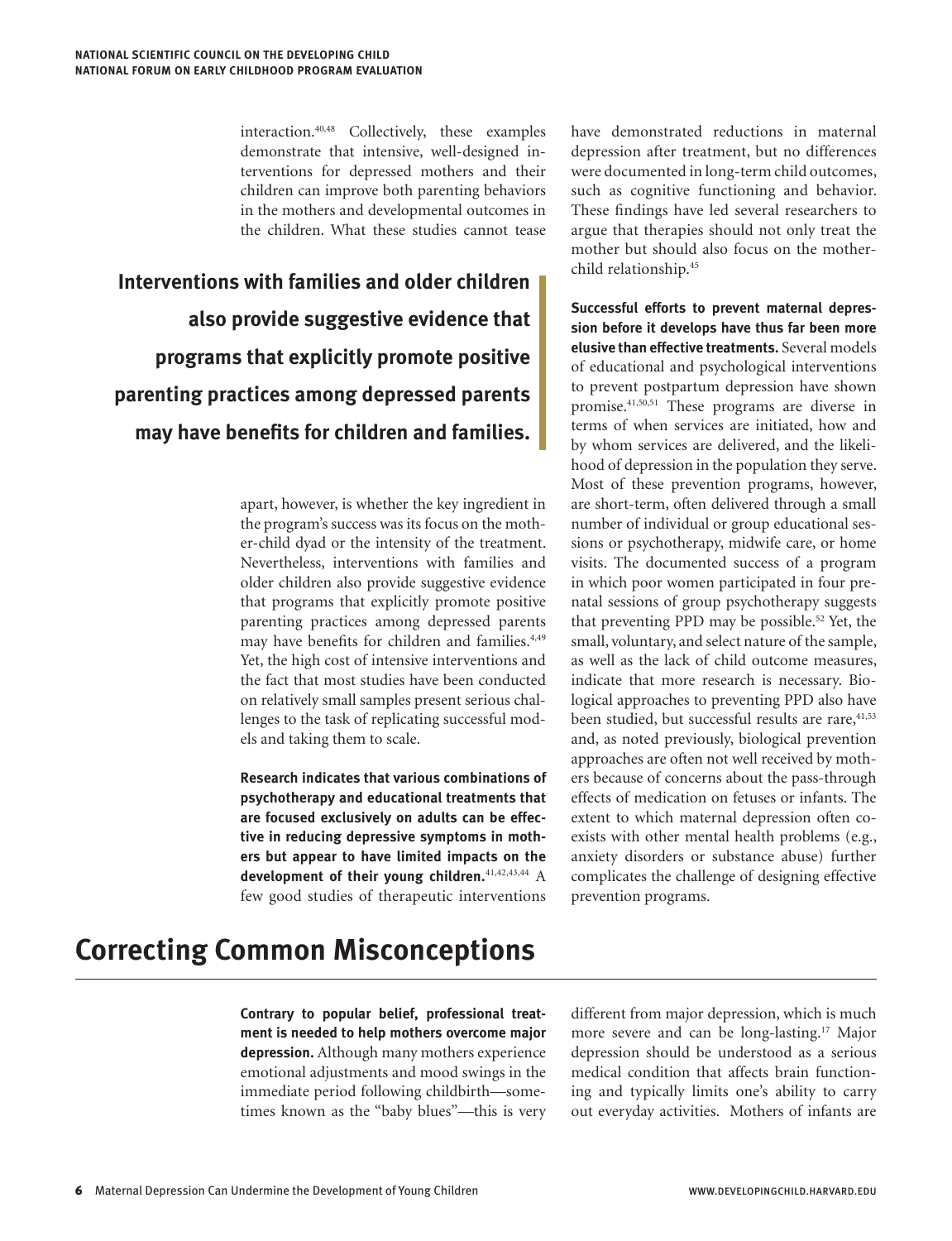more likely than other women to experience such depression, particularly as they experience high caregiving demands, yet they are less likely to get professional help.<sup>15</sup> This is most unfortunate, because there is evidence that a range of treatment approaches may reduce depressive symptoms among these mothers.<sup>54</sup>

**It is not commonly understood that even very young children are likely to be affected by their mother's depression and these effects may be lasting.** Adverse effects may even begin during pregnancy. As noted earlier, maternal depression in the prenatal period is linked to alterations in the stress response and immune systems of the fetus, which can increase the chance that an infant will be more vulnerable to irritable, intrusive, or withdrawn maternal care than the average baby.34,35 Moreover, ongoing depression

after childbirth is linked to patterns of parenting that may disrupt the normal "serve and return" interactions between an infant and mother, thus potentially harming the child's developing brain architecture and emerging skills.<sup>19</sup> Finally, hostile or withdrawn parenting has been linked to patterns of child brain activity associated with anxious and withdrawn emotions, which may persist over time.<sup>24</sup>

**Contrary to what is frequently assumed, reducing mothers' depressive symptoms alone does not necessarily lead to improvements in parenting and children's development.** This erroneous assumption has been called into question by treatments that have improved mothers' depressive symptoms but have not had measurable effects on children's development.<sup>42,43,44</sup> Even when successful, short-term treatments that focus only

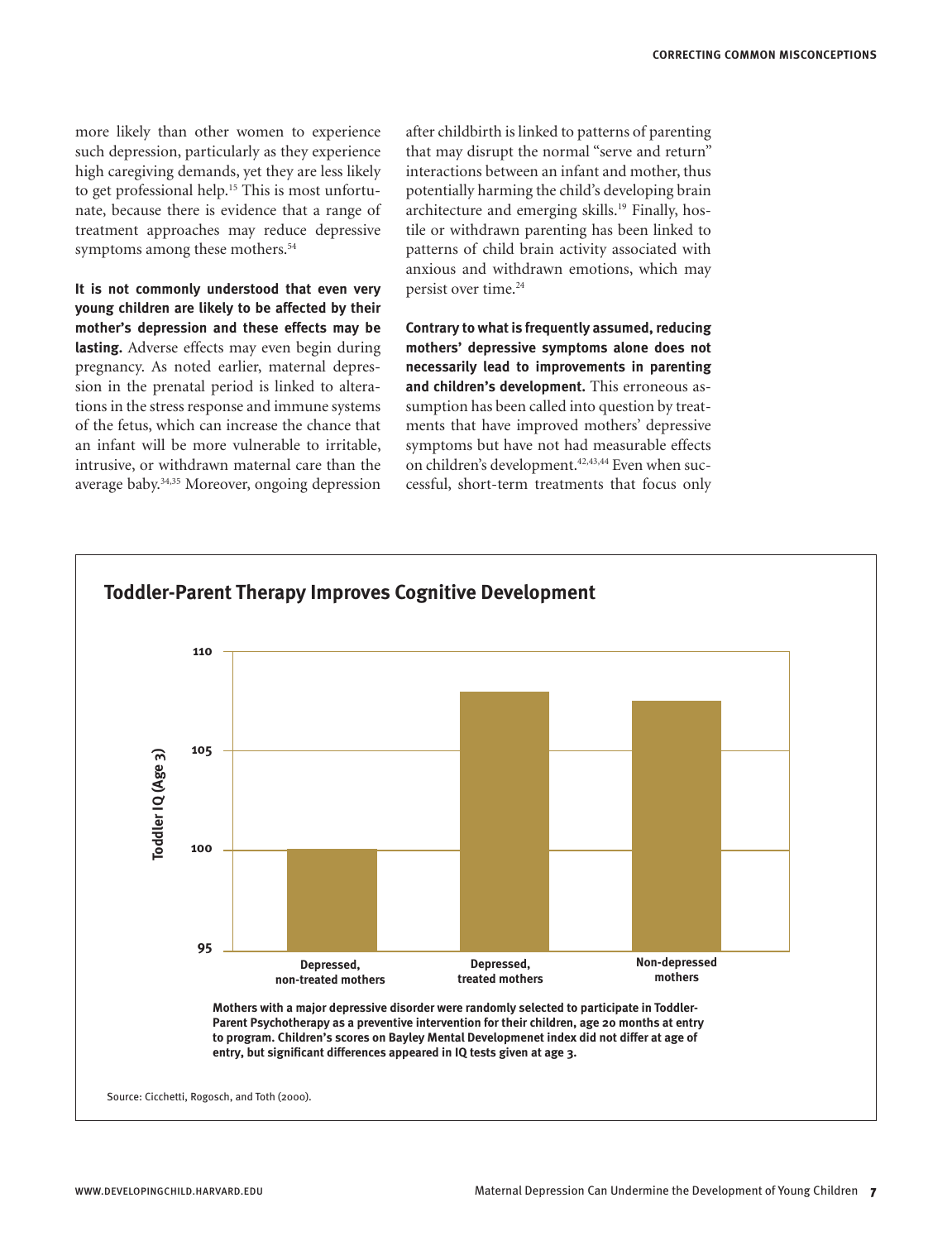on reducing mothers' depression may miss the opportunity to also improve their parenting skills and their view of their children.<sup>43</sup> Limited but promising evidence suggests that treatments designed to improve child well-being must attend both to relieving mothers' depression and to focusing on parenting behavior and interactions with the child as central dimensions of the intervention.<sup>9</sup>

# **The Science-Policy Gap**

**Postpartum depression has several characteristics that make it a particularly compelling target for preventive intervention, yet little has been done in the U.S. to determine which interventions work.** These characteristics include a clear time of onset (childbirth), a distinct risk period (up to six months postdelivery), and an identifiable population of at-risk women (expectant mothers).<sup>51</sup> Despite this striking opportunity, most studies of programs designed to prevent PPD have been conducted outside of the United States, where differences in health service delivery systems may make their findings less applicable to the U.S. context. In view of the fact that maternal depression can set in motion detrimental patterns of parenting and developmental processes that may be difficult to change as time passes, the limited availability of effective prevention programs in the United States represents an important missed opportunity to improve children's development.

**Enhanced treatment programs for mental health problems in parents need to address adult behavior toward young children as well as the programs' impacts on children's developmental outcomes.** This presents a major challenge, as very few studies to date have measured the impacts of interventions for maternal depression on either mother-child interaction or child wellbeing. Evidence that depression interferes with a mother's ability to engage in and benefit from a variety of services adds to that challenge, particularly for disadvantaged populations.<sup>4</sup> Several settings have been identified as promising vehicles through which prevention, screening, and treatment services for maternal depression might be embedded, including primary health care, home visiting, and early care and education.4,55 Each of these types of programs provides an underutilized opportunity to identify and engage depressed mothers, yet they all face distinctive challenges in developing and implementing effective services.4,56

## **Implications for Policy and Programs**

**Maternal depression matters for children, families, and society.** Maternal depression affects a large number of families and can have potentially far-reaching, adverse effects on parenting and the development of children. These consequences have implications for society as a whole, as children who are affected adversely become the next generation of parents and workers. Untreated maternal depression may lead to more hostile or withdrawn parenting, which can, in turn, have harmful effects on young children's developing brains, leaving them at higher risk for later cognitive and socio-emotional problems. Insensitive, hostile, or withdrawn parenting is associated with the development of

patterns of brain activity associated with anxious, withdrawn emotions in children and adults. Depressed mothers engage in less stimulation of their children, potentially reducing the strength of brain circuits involved in learning and memory. It is therefore important for the well-being of society to find effective ways to prevent and treat this disorder.

**Evidence suggests that intensive therapies that focus on both mothers and their young children together can improve child outcomes.** Not only are access and use of mental health services by mothers important, but equally important is the need for policymakers and clinicians to work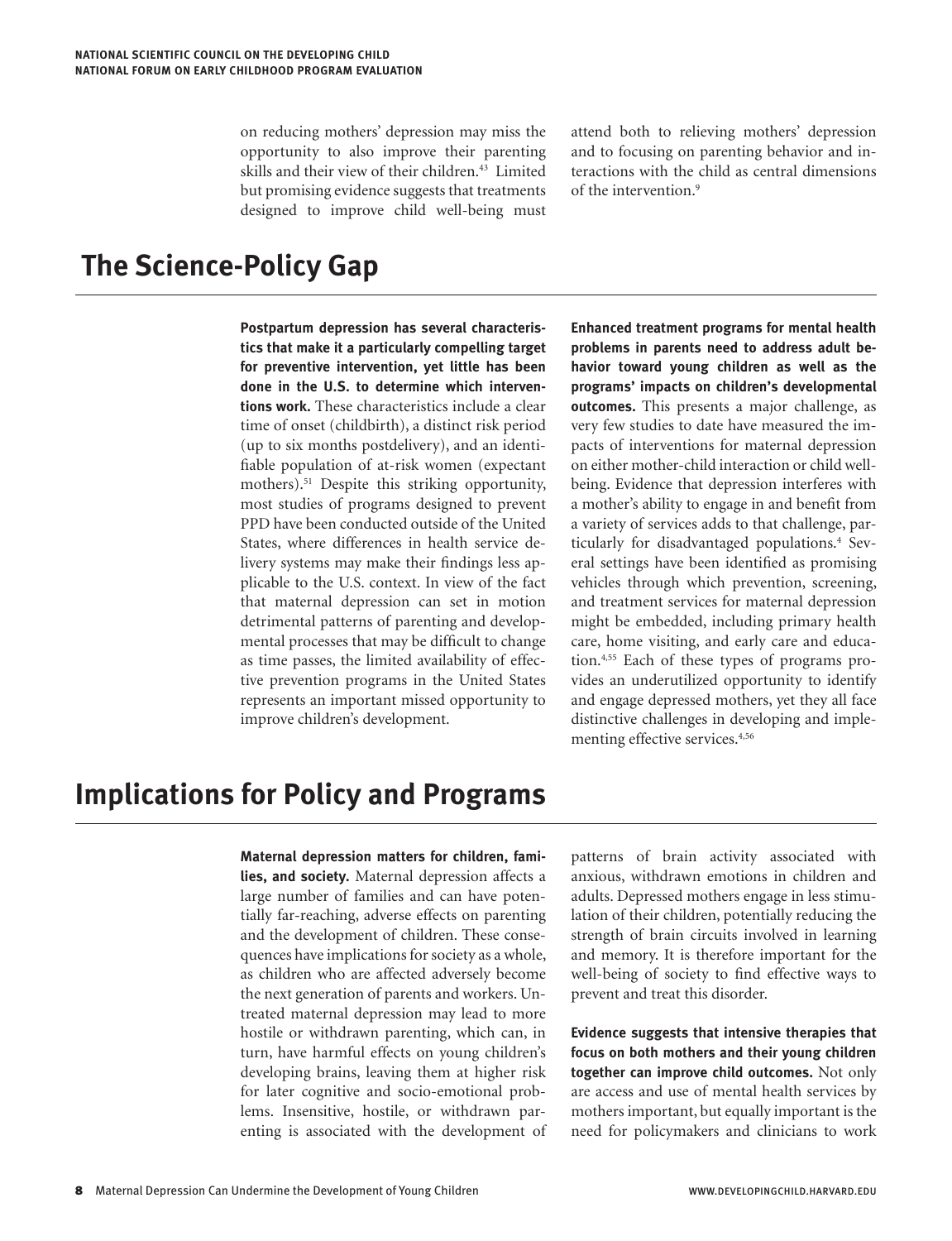together to establish and support a model of care that simultaneously addresses mothers' own mental health needs as well as their caregiving roles and their children's healthy development. Because healthy brain architecture is built by positive interactions with responsive caregivers over time, short-term therapies of low intensity that focus solely on mothers may be effective at reducing their depressive symptoms, but they are unlikely to improve child outcomes. In view of the magnitude of the problem, creative policymaking would be well served by support for promising pilot projects that focus on mothers' interactions with their infants and are linked to strong evaluation designs.

**Innovation, evaluation, and continuous improvement are needed to better understand what works for both children and their mothers and to bring such interventions to scale.** Findings from program evaluations indicate that the challenge of treating maternal depression is not simply a matter of increased funding. Because there is still much to be learned, two kinds of investments are important for policymakers to consider. The first would focus on replication and expansion of interventions that have been evaluated and shown to have positive effects on young children. The second and equally important kind of investment would provide support for innovative program models that focus on the needs of mothers and their children, guided by advances in neuroscience and developmental research and committed to rigorous evaluations. In short, the prevalence of maternal depression, the growing evidence of its potential adverse impacts on young children, and the lack of interventions that focus on the well-being of the young children of affected mothers all call for increased investment in the design, testing, and continuous improvement of more effective two-generation interventions.

**The development and testing of more successful models for prevention of maternal depression, particularly for women who are at increased risk for the disorder, should be an important policy priority.** Evaluations of prevention programs for maternal depression thus far have been disappointing. This does not mean that prevention cannot work, but it does indicate that we still

**The development and testing of more successful models for prevention of maternal depression, particularly for women who are at increased risk for the disorder, should be an important policy priority.**

have much to learn. The magnitude of risk facing affected mothers and young children from all social classes, particularly those who have low incomes and limited education, underscores the need for policymakers, neuroscientists, doctors, program developers, and evaluation specialists to work together in the search for new and more effective prevention strategies.

in summary, the prevalence and multiple costs of maternal depression and the growing development of conceptual and practical approaches for protecting children whose mothers have the disorder all provide a compelling rationale for testing and evaluating promising practices and new intervention strategies. The continuing failure to address the consequences of depression for large numbers of vulnerable, young children presents a missed opportunity to help families and children in a way that could have far-reaching implications for the productivity, health, and well-being of the next generation.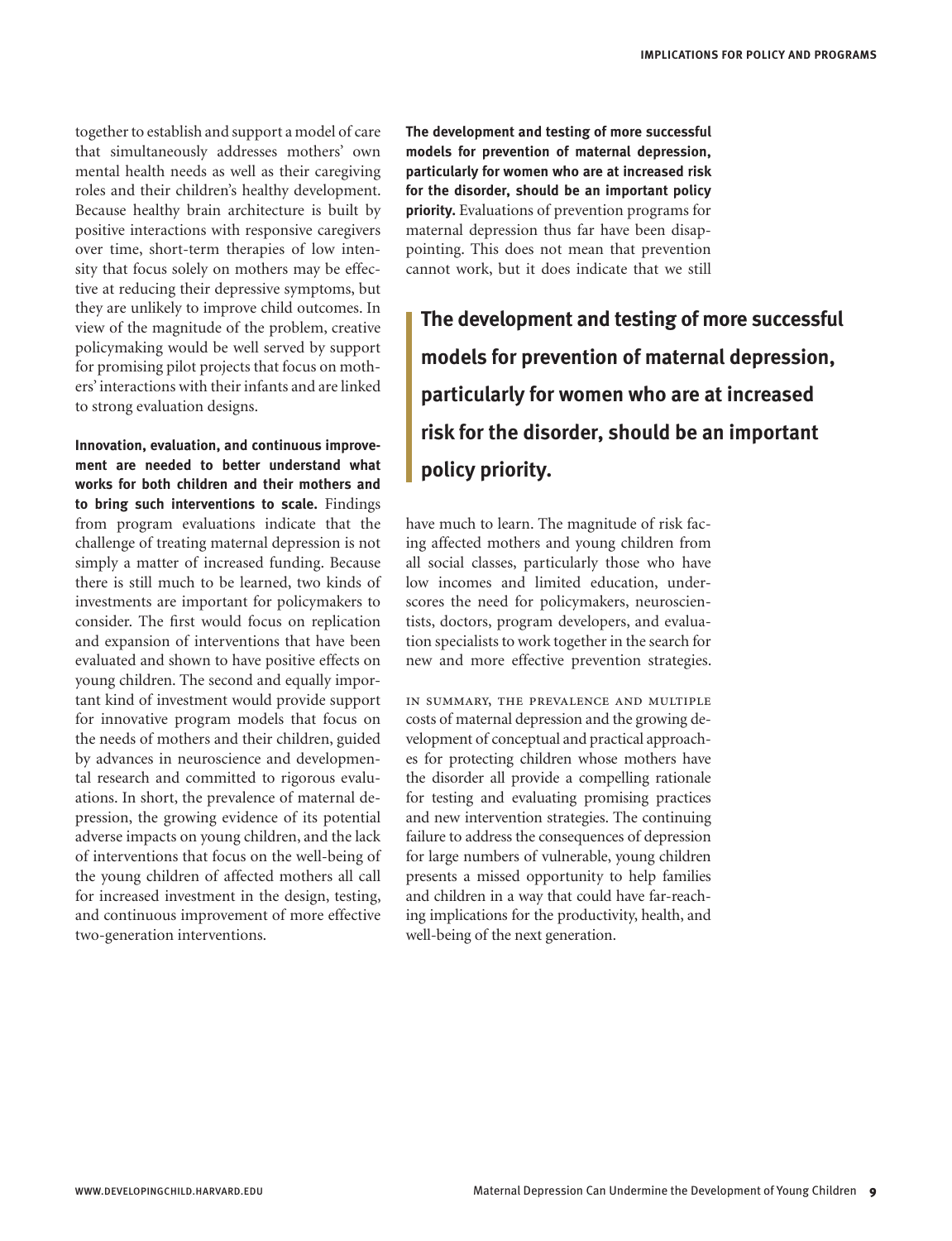## **References**

- 1. National Scientific Council on the Developing Child. (2007). *The science of early childhood development.*  Retrieved November 1, 2009, from www.developingchild. harvard.edu.
- 2. Kessler, R. C., Berglund, P., Demler, O., Jin, R., Koretz, D., Merikangas, K. R., Rush, A. J., Walters, E. E., & Wang, P. S. (2003). The epidemiology of major depressive disorder: Results from the National Comorbidity Survey Replication (NCS-R). *Journal of the American Medical Association, 289*, 3095–3105.
- 3. Mian, A. I. (2005). Depression in pregnancy and the postpartum period: Balancing adverse effects of untreated illness with treatment risks. *Journal of Psychiatric Practice, 11*(6), 389-396.
- 4. National Research Council and Institute of Medicine (2009). *Depression in parents, parenting, and children: Opportunities to improve identification, treatment, and prevention*. Committee on Depression, Parenting Practices and the Healthy Development of Children, Board on Children, Youth and Families, Division on Behavioral and Social Sciences and Education. Washington, DC: The National Academies Press.
- 5. O'Hara M. W., & Swain, A. M. (1996). Rates and risk of postpartum depression - a meta-analysis. *International Review of Psychiatry*, *8*, 37-54.
- 6. Miller, L. J. (2002). Postpartum depression. *Journal of the American Medical Association, 287*, 762-765.
- 7. Administration for Children and Families. (2002). *Making a difference in the lives of children and families: The impacts of Early Head Start programs on infants and toddlers and their families*. Washington, DC: U.S. Department of Health and Human Services.
- 8. Cooper, C., Jones, L., Dunn, E., Forty, L., Haque, S., Oyebode, F., Craddock, N., & Jones, I. (2007). Clinical presentation of post-natal and non-postnatal depressive episodes. *Psychological Medicine, 37*, 1273-1280.
- 9. Whiffen, V. E., & Gotlib, I. H. (1993). Comparison of postpartum and nonpostpartum depression: Clinical presentation, psychiatric history, and psychosocial functioning. *Journal of Consulting and Clinical Psychology*, *61*, 485-494.
- 10. Campbell, S., Cohn, J. F., & Meyers, T. (1995). Depression in first-time mothers: Mother-infant interaction and depression chronicity. *Developmental Psychology*, *31,* 349-357.
- 11. Horowitz, S. M., Briggs-Gowan, M. J., Storfer-Isser, A., & Carter, A. (2007). Prevalence, correlates and persistence of maternal depression. *Journal of Women's Health*, 16, 678-691.
- 12. Ashman, S. B., Dawson, G., & Panatogiotides, H. (2008). Trajectories of maternal depression over seven years: Relations with child psychophysiology and behavior and role of contextual risks. *Development and Psychopathology*, *20*, 55-77.
- 13. Phillips, J., Sharpe, L., Matthey, S., & Charles, M. (in press). Subtypes of postnatal depression? A comparison of women with recurrent and de novo postnatal depression. *Journal of Affective Disorders*.
- 14. Campbell, S., Morgan-Lopez, A. A., Cox, M., McLoyd, V. & NICHD ECCRN (2009). A latent class analysis of maternal depressive symptoms over 12 years and offspring adjustment in adolescence. *Journal of Abnormal Psychology*, *3*, 479-493.
- 15. Vesga-Lopez, O., Blanco,C., Keyes, K., Olfson, M., Grant, B., & Hasin, D. (2008). Psychiatric disorders in pregnant and postpartum women in the United States. *Archives of General Psychiatry*, *65,* 805-815.
- 16. National Scientific Council on the Developing Child. (2008). *Mental health problems in early childhood can impair learning and behavior for life.* Working Paper No. 6. Retrieved November 1, 2009, from www.developingchild. harvard.edu.
- 17. Sohr-Preston, S.L., & Scaramella, L. V. (2006). Implications of maternal depressive symptoms for early cognitive language development. *Clinical Child and Family Psychology Review*, *9,* 65-83.
- 18. Goodman, S. H., & Gotlib, I. H. (1999). Risk for psychopathology in the children of depressed mothers: A developmental model for understanding mechanisms of transmission. *Psychological Review, 106,* 458-490.
- 19. Lovejoy, M. C., Graczyk, P. A., O'Hare, E., & Neuman, G. (2000). Maternal depression and parenting behavior: A meta-analytic review. *Clinical Psychology Review, 20*(5), 561-592.
- 20. Field, T., Pickens, J., Prodromidis, M., Malphurs, J., Fox, N., & Bendell, D. (2000). Targeting adolescent mothers with depressive symptoms for early intervention. *Adolescence, 35,* 381-414.
- 21. Gladstone, T. R. G., & Beardslee, W. R. (2002). Treatment, intervention and prevention with children of depressed parents: A developmental perspective. In S. H.Goodman & I. H. Gotlib (Eds.). *Children of depressed parents: Mechanisms of risk and implications for treatment*  (pp. 277-305). Washington, DC: American Psychological Association.
- 22. Seifer, R., Dickstein, S., Sameroff, A. J., Magee, K. D., & Hayden, L. C. (2001). Infant mental health and variability of parental depression symptoms. *Journal of the American Academy of Child and Adolescent Psychiatry*, *40,*  1375–1382.
- 23. Tronick, E., & Reck, C. (2009). Infants of depressed mothers. *Harvard Review of Psychiatry, 17*, 147-156.
- 24. Dawson, G., & Ashman, S. (2000). On the origins of a vulnerability to depression: The influence of early social environment on the development of psychobiological systems related to risk for affective disorder. In C. A. Nelson (Ed.), *The effects of early adversity on neurobehavioral development: The Minnesota Symposia on Child Psychology, Vol. 31* (pp. 245-278). New York: Erlbaum & Associates.
- 25. National Scientific Council on the Developing Child. (2005). *Excessive stress disrupts the architecture of the developing brain.* Working Paper No. 3. Retrieved November 1, 2009, from www.developingchild.harvard.edu
- 26. Dawson, G., Frey, K., Panagiotides, H., Osterling, J., & Hessl, D. (1997). Infants of depressed mothers exhibit atypical frontal brain activity: A replication and extension of previous findings. *Journal of Child Psychology and Psychiatry and Allied Disciplines, 38*(2), 179-186.
- 27. Diego, M. A., Field, T., Jones, N. A., & Hernandez-Reif, M. (2006). Withdrawn and intrusive maternal interaction style and infant frontal EEG asymmetry shifts in infants of depressed and non-depressed mothers. *Infant Behavior and Development, 29*, 220-209.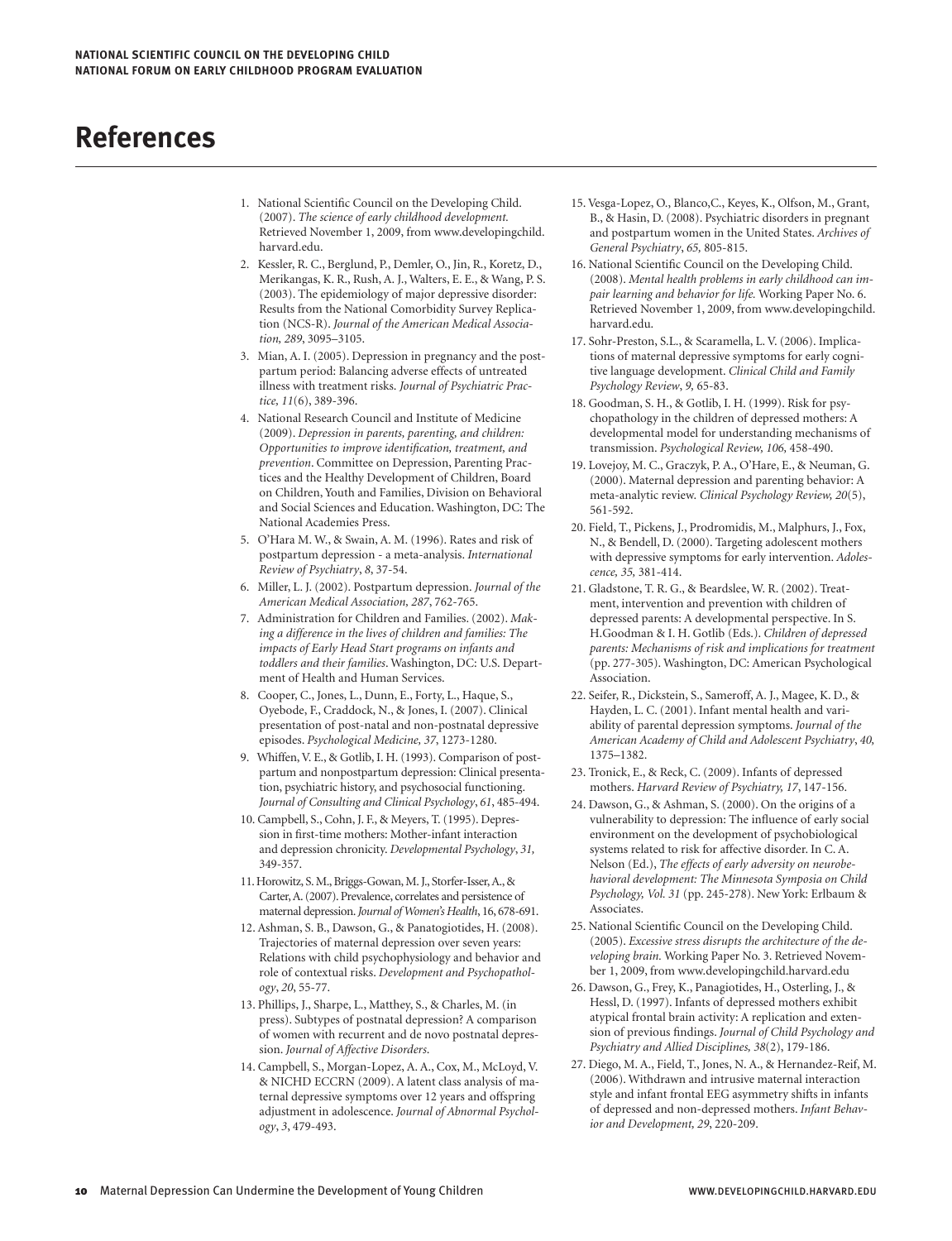- 28. Ronsaville, D.S., Municchi, G., Laney, C., Cizza, G., Meyer, S.E. & Haim, A. (2006). Maternal and environmental factors influence the hypothalamic-pituitaryadrenal axis response to corticotropin-releasing hormone infusion in offspring of mothers with or without mood disorders. *Development & Psychopathology, 18*, 173-194.
- 29. Gump, B. B., Reihman, J., Stewart, P., Lonky, E., Darvill, T., Granger, D. A., & Matthews, K. A. (2009). Trajectories of maternal depressive symptoms over her child's life span: Relation to adrenocortical, cardiovascular, and emotional functioning in children. *Development & Psychopathology, 21*, 207-225.
- 30. Halligan, S. L., Herbert, J., Goodyer, I., & Murray, L. (2007). Disturbances in morning cortisol excretion in association with maternal postnatal depression predict subsequent depressive symptomatology in adolescents. *Biological Psychiatry, 62*, 40-46.
- 31. Essex, M. J., Klein, M., Cho, E., & Kalin, N. H. (2002). Maternal stress beginning in infancy may sensitize children to later stress exposure: Effects on cortisol and behavior. *Biological Psychiatry, 52*, 776-784.
- 32. Halligan, S. L., Herbert, J., Goodyer, I. M., & Murray, L. (2004). Exposure to postnatal depression predicts elevated cortisol in adolescent offspring. *Biological Psychiatry, 55*, 376-381.
- 33. Diego, M. A., Field, T., Hernandez-Reif, M., Schanberg, S., Kuhn, C., & Gonzalez-Quintero, V. H. (2009). Prenatal depression restricts fetal growth. *Early Human Development, 85*, 65-70.
- 34. Mattes, E., McCarthy, S., Gong, G., van Eekelen, J. A., Dunstan, J., & Foster, J. (2009). Maternal mood scores in mid-pregnancy are related to aspects of neonatal immune function. *Brain Behavior & Immunity, 23*(3), 380-388.
- 35. Oberlander, T. F., Weinberg, J., Papsdorf, M., Grunau, R., Misri, S., & Devlin, A. M. (2008). Prenatal exposure to maternal depression, neonatal methylation of human glucocorticoid receptor gene (NR3C1) and infant cortisol stress responses. *Epigenetics, 3*, 97-106.
- 36. Lorant, V., Deliege, D., Eaton, W., Robert, A., Philippot, P., and Ansseau, M. (2003). Socioeconomic inequalities in depression: A meta-analysis. *American Journal of Epidemiology,157,* 98–112.
- 37. Golding, J. M. (1999). Intimate partner violence as a risk factor for mental disorders: A metaanalysis. *Journal of Family Violence, 14*, 99–132.
- 38. Kessler, R. C., Berglund, P., Demler, O., Jin, R., Merikangas, K. R., and Walters, E. E. (2005). Lifetime prevalence and age-of-onset distributions of DSM-IV disorders in the National Comorbidity Survey Replication. *Archives of General Psychiatry, 62,* 593–602.
- 39. Talati, A., Wickramaratne, P. J., Pilowsky, D. J., Alpert, J. E., Cerda, G., Garber, J., Hughes, C. W., King, C. A., Malloy, E., Sood, A. B., Verdeli, H., Trivedi, M. H. Rush, A. J., & Weissman, M. M. (2007). Remission of maternal depression and child symptoms among single mothers: A STAR\*D-Child report. *Social Psychiatry and Psychiatric Epidemiology, 42,* 962-971.
- 40. Clark, R., Tluczek, A., & Wenzel, A. (2003). Psychotherapy for postpartum depression: A preliminary report. *American Journal of Orthopsychiatry*, *4,* 441-454.
- 41. Chabrol, H., & Callahan, S. (2007). Prevention and treatment of postnatal depression. *Expert Review of Neurotherapeutics, 7*(5), 557-576.
- 42. Cooper, P. J., Murray, L., Wilson, A., & Romaniuk, H. (2003). Controlled trial of the short- and long-term effect of psychological treatment of postpartum depression: I.

Impact on maternal mood. *British Journal of Psychiatry, 182,* 412-419.

- 43. Forman, D. R., O'Hara, M. W., Stuart, S., Gorman, L. L., Larsen, K., & Coy, K. C. (2007). Effective treatment for postpartum depression is not sufficient to improve the developing mother-child relationship. *Development and Psychopathology, 19,* 585-602.
- 44. Murray, L., Cooper, P. J., Wilson, A., & Romaniuk, H. (2003). Controlled trial of the short- and long-term effect of psychological treatment of postpartum depression: II. Impact on the mother-child relationship and child outcome. *British Journal of Psychiatry, 182,* 420-427.
- 45. Nylen, K. J., Moran, T. E., Franklin, C. L., & O'Hara, M. W. (2006). Maternal depression: A review of relevant treatment approaches for mothers and infants. *Infant Mental Health Journal, 27*(4)*,* 327-343.
- 46. Cicchetti, D., Rogosch, F. A., & Toth, S.L. (2000). The efficacy of toddler-parent psychotherapy for fostering cognitive development in offspring of depressed mothers. *Journal of Abnormal Psychology, 28*(2), 135-148.
- 47. Field, T. (2002). Prenatal effects of maternal depression. In S. H.Goodman & I. H. Gotlib (Eds.), *Children of depressed parents: Mechanisms of risk and implications for treatment*  (pp. 59-88). Washington, DC: American Psychological Association.
- 48. Toth, S. L., Rogosch, F. A., Manly, J. T., & Cicchetti, D. (2006). The efficacy of toddler-parent psychotherapy to reorganize attachment in the young offspring of mothers with major depressive disorder: A randomized preventive trial. *Journal of Consulting and Clinical Psychology*, *74*, 1006-1016.
- 49. Beardslee,W. R., Wright, E. J., Gladstone, T. R. G., & Forbes, P. (2008). Long-term effects from a randomized trial of two public health preventive interventions for parental depression. *Journal of Family Psychology, 21*, 703-713.
- 50. Dennis, C. (2005). Psychosocial and psychological interventions for prevention of postnatal depression: Systematic review. *British Medical Journal, 331*(7507), 15.
- 51. Ogrodniczuk, J. S., & Piper, W. E. (2003). Preventing postnatal depression: A review of research findings. *Harvard Review of Psychiatry, 11*(6), 291-307.
- 52. Zlotnick, C., Johnson, S. L., Miller, I. W., Pearlstein, T., Howard, M. (2001). Postpartum depression in women receiving public assistance: Pilot study of an interpersonal-therapy-oriented group intervention. *American Journal of Psychiatry, 158*, 638-640.
- 53. Howard, L. M., Hoffbrand, S. Henshaw, C., Boath, L., & Bradley, E. (2005). Antidepressant prevention of postnatal depression. *Cochrane Database of Systematic Reviews, Issue 2.* Article No.: CD004363. DOI: 10.1002/14651858. CD004363.pub2.
- 54. Dennis, C. L., & Hodnett, E. D. (2009). Psychosocial and psychological interventions for treating postpartum depression (Review). *The Cochrane Library*, 2.
- 55. Chazen-Cohen, R., Ayoub, C., Pan, B. A., Roggman, L., Raikes, H., McKelvey, L., Whiteside-Mansell, L., & Hart, A. (2007). It takes time: Impacts of Early Head Start that lead to reductions in maternal depression two years later. *Infant and Mental Health Journal*, *28,* 151-170.
- 56. Tandon, S. D., Parillo, K. M., Jenkins, C., & Duggan, A. K. (2005). Formative evaluation of home visitors' role in addressing poor mental health, domestic violence, and substance abuse among low-income pregnant and parenting women. *Maternal and Child Health Journal*, 9, 273-283.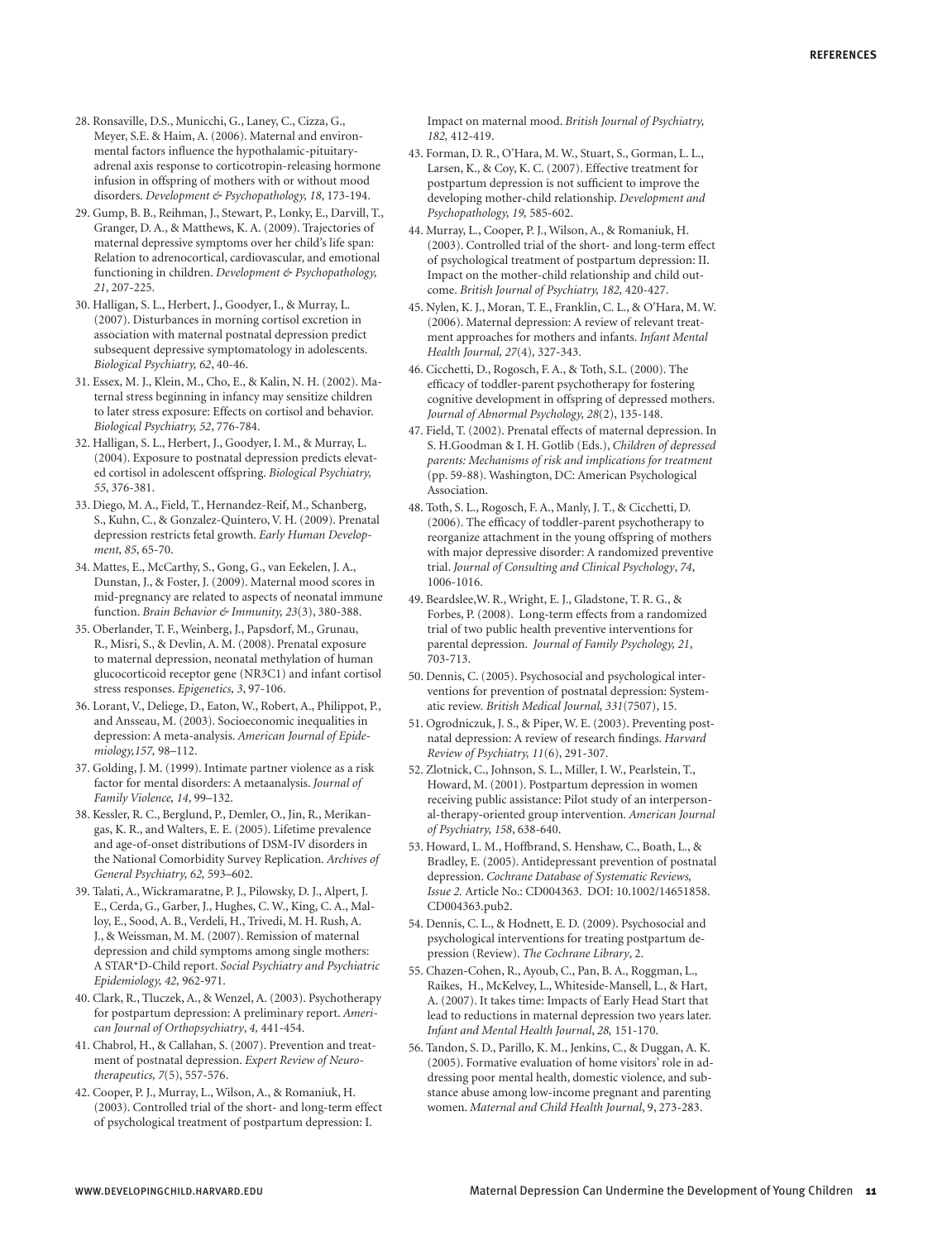# **Notes**